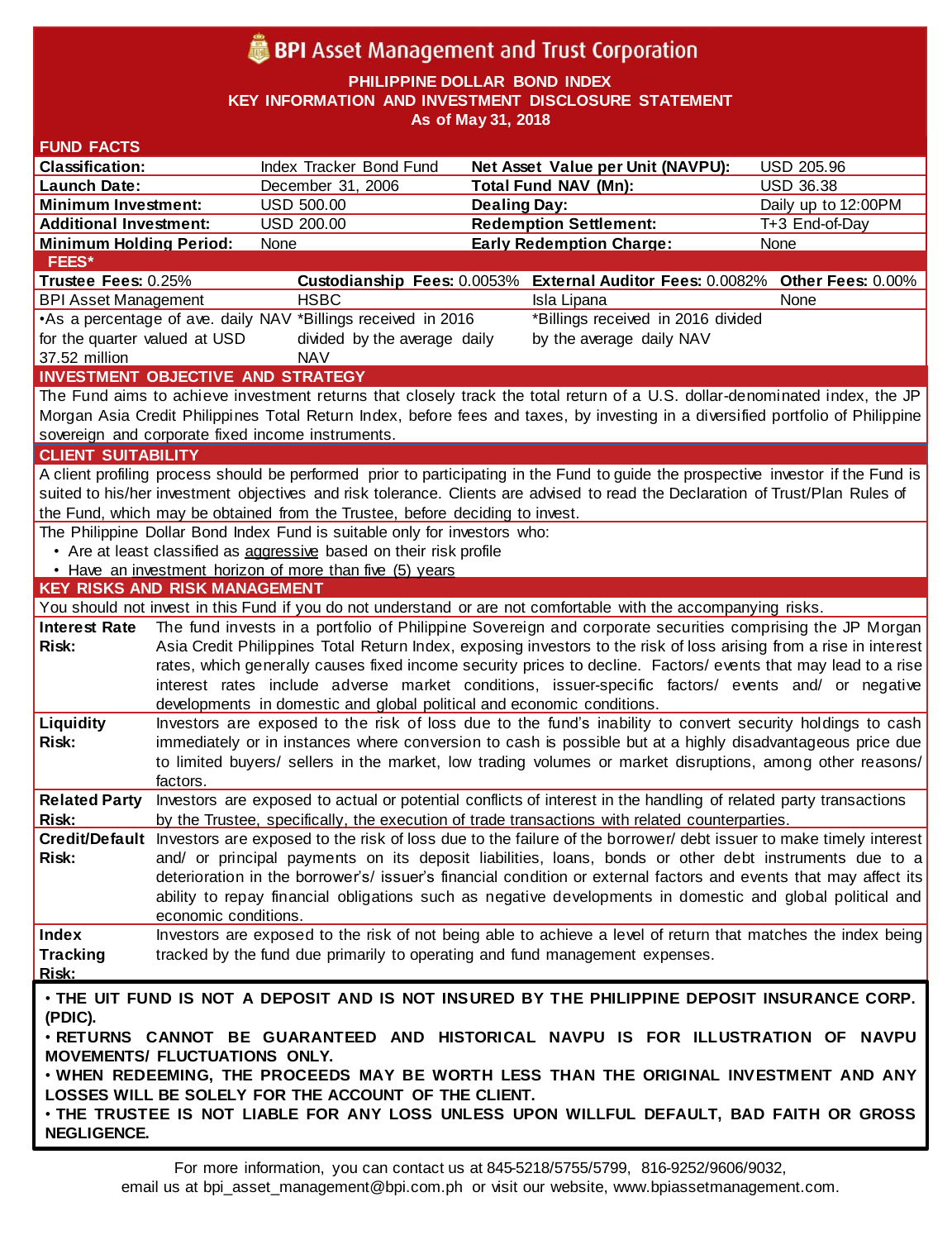## **FUND PERFORMANCE AND STATISTICS AS OF MAY 31, 2018**

(Purely for reference purposes and is not a guarantee of future results)



**Fund -0.36 -0.43 -3.23 -1.29 4.92 105.96 Benchmark** -0.34 -0.47 -3.26 -1.15 6.37 115.36

\*Benchmark is the JP Morgan Asia Credit Philippines Total Return

**Fund -1.29 -0.38 1.61 3.05 3.36 6.53 Benchmark** -1.15 -0.11 2.08 3.56 3.84 6.95

**Fund -3.31 5.85 2.96 3.41 10.75 -5.23 Benchmark** -3.41 6.36 3.53 3.97 11.47 -5.10

**1 mo 3 mo 6 mo 1YR 3YRS S.I.<sup>2</sup>**

**1YR 2YRS 3YRS 4YRS 5YRS S.I.**

**YTD 2017 2016 2015 2014 2013**

| <b>NAVPU over the past 12 months</b> |        |  |  |  |  |
|--------------------------------------|--------|--|--|--|--|
| Highest                              | 214.50 |  |  |  |  |
| Lowest                               | 204.24 |  |  |  |  |
| <b>STATISTICS</b>                    |        |  |  |  |  |
| Weighted Ave Duration (Yrs)          | 6.90   |  |  |  |  |
| Volatility, Past 1 Year (%) 3        | 2.64   |  |  |  |  |
| Port. Weighted Yield to Maturity (%) | 4.21   |  |  |  |  |
| Current Number of Holdings           | 50     |  |  |  |  |
| Tracking Error $(3-Yr)^4$ (%)        | 0.42   |  |  |  |  |

<sup>1</sup>Returns are net of fees.

<sup>2</sup>Since Inception

<sup>3</sup>Measures the degree to which the Fund fluctuates vis-à-vis its average return over a period of time.

<sup>4</sup>Measure of deviation between the Fund's return and benchmark returns. A lower number means the Fund's return is closely aligned with the benchmark. 5 Includes accrued income, investment securities purchased, accrued expenses, etc.

\*Declaration of Trust is available upon request through branch of account.

| <b>PORTFOLIO COMPOSITION</b>                          |           | <b>TOP TEN HOLDINGS</b> |                 |           |
|-------------------------------------------------------|-----------|-------------------------|-----------------|-----------|
| <b>Allocation</b>                                     | % of Fund | <b>Name</b>             | <b>Maturity</b> | % of Fund |
| Government                                            | 63.52     |                         |                 |           |
| Corporates                                            | 33.61     | RoP Bonds               | 2/2/2030        | 9.16      |
| Cash                                                  | 0.39      | RoP Bonds               | 1/14/2031       | 7.00      |
| Time deposits and money market                        | 1.10      | RoP Bonds               | 3/16/2025       | 6.21      |
| Other receivables $-$ net of liabilities <sup>5</sup> | 1.38      | RoP Bonds               | 2/2/2042        | 5.14      |
| <b>Maturity Profile</b>                               |           | RoP Bonds               | 1/20/2040       | 5.06      |
| Cash and Less than 1 Year                             | 3.56      | RoP Bonds               | 10/23/2034      | 4.86      |
| Between 1 and 3 Years                                 | 18.09     | RoP Bonds               | 2/1/2028        | 4.36      |
| Between 3 and 5 Years                                 | 12.47     |                         |                 |           |
| Between 5 and 7 Years                                 | 18.55     | RoP Bonds               | 1/21/2024       | 3.52      |
| Between 7 and 10 Years                                | 8.80      | RoP Bonds               | 1/15/2021       | 3.43      |
| More than 10 Years                                    | 38.53     | RoP Bonds               | 3/1/2041        | 3.27      |
|                                                       |           |                         |                 |           |

#### **RELATED PARTY TRANSACTIONS\***

**CUMULATIVE PERFORMANCE (%) <sup>1</sup>**

Index

**ANNUALIZED PERFORMANCE (%) <sup>1</sup>**

**CALENDAR YEAR PERFORMANCE (%) <sup>1</sup>**

The Fund has investments and trade transactions with BPI Asset Management and Trust Corporation (BPI AMTC):

Ayala Corporation - USD 0.48 million; Bank of the Philippine Islands - USD 0.40 million

Investments in the said outlets were approved by the BPI AMTC's Board of Directors. Likewise, all related party transactions are conducted on an arm's length and best execution basis and within established limits.

\* Related party in accordance with BPI AMTC's internal policy.